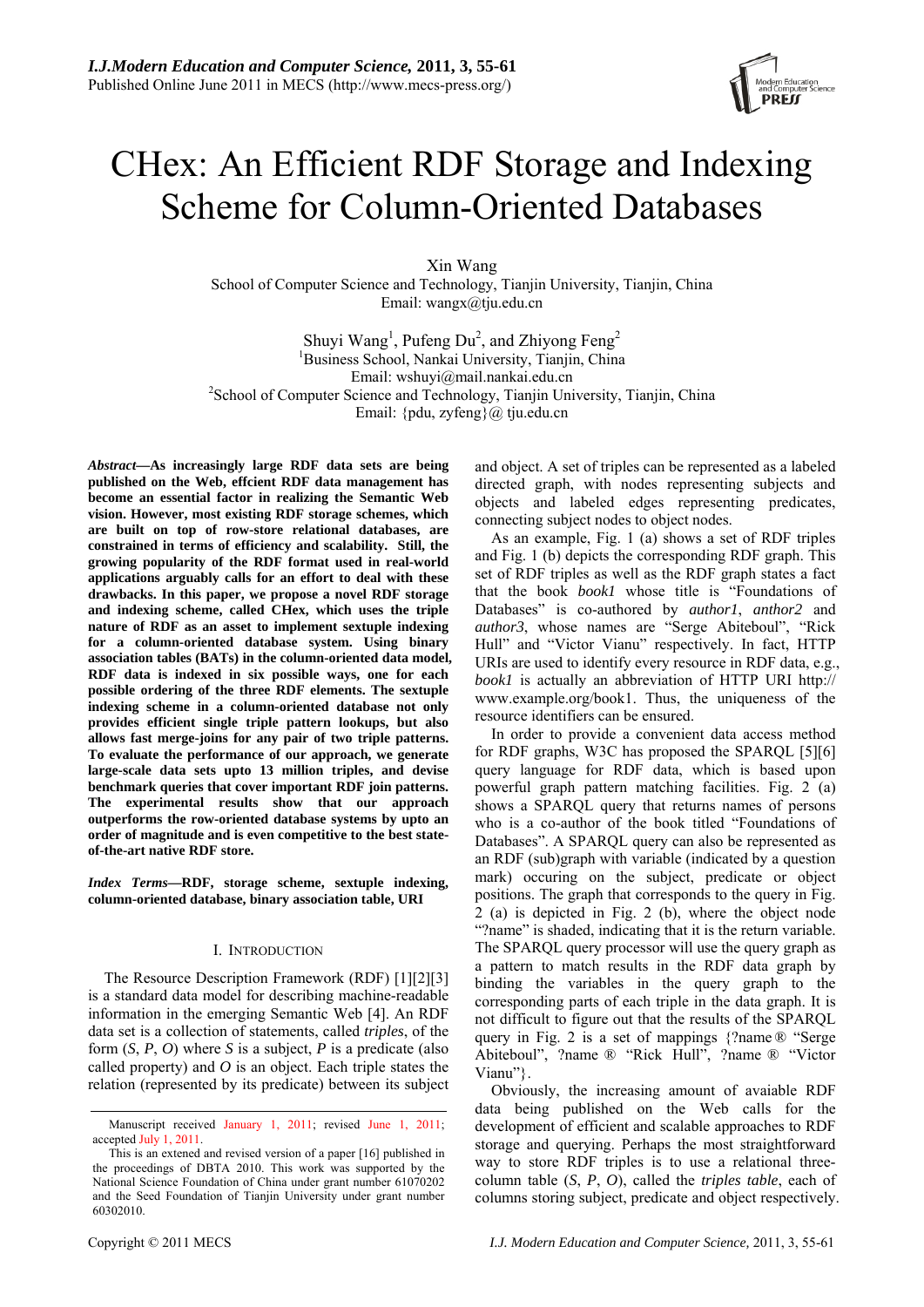(person1, isNamed, "Serge Abiteboul") (person2, isNamed, "Rick Hull") (person3, isNamed, "Victor Vianu") (book1, hasAuthor, person1) (book1, hasAuthor, person2) (book1, hasAuthor, person3) (book1, isTitled, "Foundations of Databases")





Figure 1. A set of RDF triples and the corresponding RDF graph.

The recently proposed sextuple indexing scheme [11][12] turns a conventional triples table to a much more efficient one. Moreover, a column-oriented relational database systems not only adds another factor of efficiency, but also offers maturity, generality and scalability [10][13]. To gain this double advantages, in this paper, we propose a novel RDF storage and indexing scheme, called  $CHex<sup>1</sup>$ , which applies sextuple indexing techniques to a column-oriented relational database system. In order to verify the performance of our scheme, we generate 5 large-scale data sets using the Lehigh University benchmark (LUBM) [10], and design 4 benchmark queries that cover all important RDF join patterns. The experimental results show that our approach outperforms the row-oriented approach by upto an order of magnitude, and is even competitive to the best state-ofthe-art native RDF store.

The remainder of this paper is organized as follows. In Section II, we review related work. Section III introduces some preliminaries of the column-oriented data model. Section IV presents the CHex storage and indexing scheme. Section V describes our extensive experimental evaluation. Finally, we conclude in Section VI.

#### II. RELATED WORK

The state-of-the-art RDF storage and indexing schemes can be mainly summarized into two categories: (1) relational schemes [7][8][9][10] that use relational database management systems (RDBMSs) as RDF storage backends; and (2) native schemes [11][12] that build RDF-specific storage and indexing structures from scratch.

SELECT ?name WHERE { ?book isTitled "Foundations of Databases" . ?book hasAuthor ?person . ?book isNamed ?name . }

(a)



Figure 2. A SPARQL query and the corresponding query graph.

Although native RDF stores are largely more efficient for SPARQL queries due to their tailored design, the maturity, generality and scalability of morden relational databases make them preferred solutions to large scale RDF data management.

The most straightforward relational approach is to store RDF triples in a three-column table (*S*, *P*, *O*), each of the three columns storing subject, predicate and object respectively, which is called the *triples table* approach [7]. The basic problem of this approach is that SPARQL queries with multiple triple patterns require expensive self-joins over this (possibly large) triples table. To reduce the number of self-joins, the *property tables* [8] approach are introduced to cluster subjects that tend to have a collection of common properties *(i.e., predicates)* defined together. However, this approach does not fit well with the semi-structured nature of RDF data. Because not all properties will be defined for all subjects in the subject cluster, property tables will have possibly many NULLs and incur the space overhead. Moreover, it is inefficient for the property table approach to execute SPARQL queries with unbound variables in the property position. To address these limitations, Abadi et al. [9] proposed the *vertical partitioning* approach. In this

approach, a triples table is rewritten into *n* two-column tables  $(S, O)$ , where *n* is the number of unique properties in the RDF data. Unfortunately, the experiments in [10] and [13] have reported that the vertical partitioning approach also performs poorly for queries that have unspecified property values.

It is worth noting that the experimental results in [9][10][13] have shown that for all relational schemes storing RDF data in *column-oriented* databases performs better than that of row-oriented databases.

RDF-3X [11] and Hexastore [12] are the most recently proposed native RDF storage approaches that introduce the concept of *sextuple indexing*, which makes use of the fact that an RDF triple is a fixed three-dimensional entity and hence it builds all 6-way indexes. Thus, this approach not only provides efficient single triple pattern lookups,

 $\overline{\phantom{a}}$ <sup>1</sup> CHex stands for Column-oriented Hexastore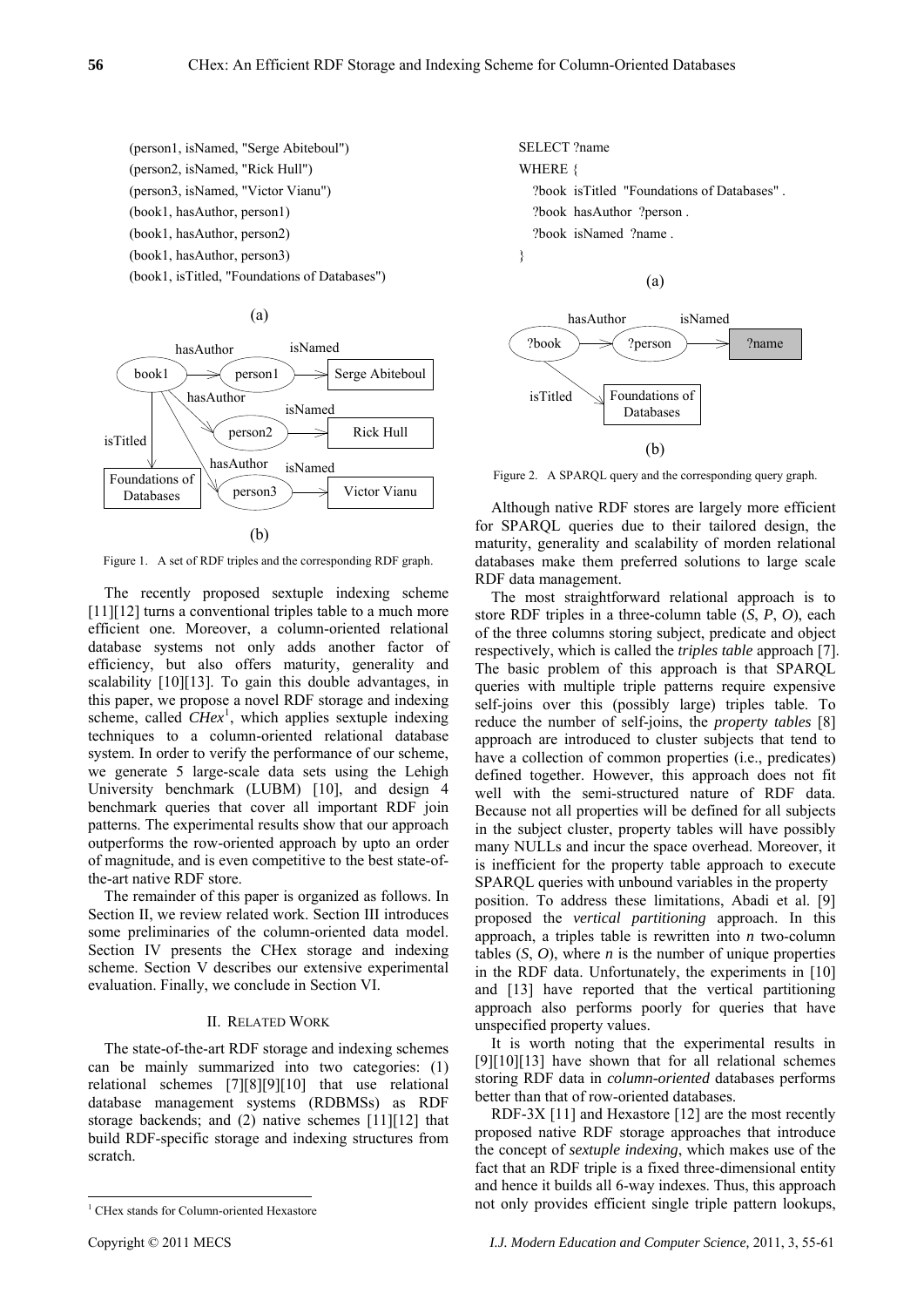but also allows fast merge-joins for any pair of two triple patterns. However, both Hexastore and RDF-3X are RDF-native schemes, and they do not address the relational realization of sextuple indexing, thus not having the advantages of the mature RDBMSs.

# III. COLUMN-ORIENTED DATA MODEL

In this section, we introduce some preliminaries of the column-oriented data model, which are borrowed from the MonetDB  $2$  interpreter language [15], as the foundations of our CHex RDF storage and indexing scheme.

## *A. Binary Association Table*

The fundamental idea behind the column-oriented model for databases is to store tables as collections of columns rather than as collections of rows. The prime data structure of the column-oriented data model is a collection type, called *binary association table* (BAT), which is actually a two-column table of the form  $bat[H,T]$ . The left column of a BAT is called the *head* column that is of type *H*, and the right is called the tail column that is of type *T*. A BAT value is a list that contains binary tuples, called binary units (BUNs). A BUN is denoted by a pair  $(a,b)$ , where  $a\hat{1}$  H and  $b \hat{I}$  *T*. Thus, the notation of a BAT is a BUN list  $B = [(h_1, t_1), K, (h_n, t_n)]$ , shortened as  $\binom{n}{i-1}(h_i, t_i)]$ , where  $n = |B|$  is the size of the BAT. The relational model can then be adapted to this model by splitting each table by column. Each column becomes a BAT that holds the column values in its tail. The head holds an object identifier *oid* that is of type non-negative integer.

# *B. BAT algebra*

The operations on BATs are offered by a *BAT algebra*, whose operators (that are used in this paper) are listed in Table I. We formally define the semantics of each operator using an algebraic expression that represents its result. If an operator needs to work on the opposite column of a BAT *B*, the *reverse*(*B*) operator returns the *reverse view* of *B* with the head and tail columns swapped. Note that it is an operation on the internal column pointers only, which means it does not touch the actual BAT data. Hence, the execution time for this operator is negligible. The *mark*(*B*, *o*) operator returns a new BAT whose tail column filled with an ascending range of *oid*s that starts with the second parameter value *o*. Note that the BAT algebra is closed on the BAT type, so the result of the  $\text{join}(B_1, B_2)$  operator is again a binary table. The result consists of the outer columns of the left BAT *B*<sup>1</sup> and the right BAT  $B_2$  where their inner columns match, i.e., tail values of  $B_1$  are equal to head values of  $B_2$ . Finally, the *refine*( $B_1$ ,  $B_2$ ) operator refines the ordering of a tail-ordered BAT by sub-ordering on the tail values of the second BAT parameter. The semantics of other operators are relatively straightforward. For more details, we refer the reader to [11].

 $\overline{\phantom{a}}$ 

| Operator             | Semantics                                                                                                                                                                                                                                                                                                                                                             |  |  |  |
|----------------------|-----------------------------------------------------------------------------------------------------------------------------------------------------------------------------------------------------------------------------------------------------------------------------------------------------------------------------------------------------------------------|--|--|--|
| find(B, h)           | t if $\$(h,t)$ $B$ , else $AE$                                                                                                                                                                                                                                                                                                                                        |  |  |  |
| append $(B, (h, t))$ | $B \quad B \quad [(h,t)]$                                                                                                                                                                                                                                                                                                                                             |  |  |  |
| reverse(B)           | $\begin{bmatrix} \binom{n}{i-1} & (t_i, h_i) \end{bmatrix}$ view of B                                                                                                                                                                                                                                                                                                 |  |  |  |
| mark(B, o)           | $\binom{n}{i} (h_i, o + i - 1)$                                                                                                                                                                                                                                                                                                                                       |  |  |  |
| order(B)             | $\binom{n}{k-1}(h_{k},t_{k})$ ? (1? k n): $(h_{k} \thinspace h_{k+1})$                                                                                                                                                                                                                                                                                                |  |  |  |
| $join(B_1, B_2)$     | $[(h_i,t_i) (h_i,t_i)$ $\oplus B_1$ $(h_i,t_i)$ $\oplus B_2$ $t_i = h_i]$                                                                                                                                                                                                                                                                                             |  |  |  |
| $refine(B_1, B_2)$   | <i>order</i> ( <i>reverse</i> ( $B_1$ )) if $B_1$ not tail-ordered<br>$\binom{n}{k-1}(h_k,t_k)$ ? (1? k n)<br>$\langle \hat{\mathbf{g}}(h_{i},t), (h_{i+1},t) \mid B_{i} \rangle$<br>$\langle \hat{n} (h_k, t_p), (h_{k+1}, t_q) \quad B_2 \rangle : (t_p \quad t_q)$<br>$? t_{k+1}$ $\begin{cases} t_k, & t_p = t_q \\ t_{k+1} & t \leq t \end{cases}$ , $(t_1 = 1)$ |  |  |  |

#### IV. CHEX STORAGE AND INDEXING

This section explains CHex storage and indexing scheme in detail based on the aforementioned columnoriented data model. In fact, CHex is the integration of the triples table and sextuple indexing with the dictionary encoding for space saving.

## *A. Triples Table*

Although the naive triples table approach may experience a performance decrease for large-scale RDF data sets and complex SPARQL queries, we decided to pursue the simplicity and generality of this approach with our own column-oriented implementation underneath. To this end, we overcome the previous criticism that a triples table incurs too many expensive self-joins by creating the "right" set of indexes and employing an RDF-specific query optimizer (see below). In fact, our triples table is a virtual view made up of 3 BATs (i.e., *S*, *P*, *O*), each of which is of type *bat* [*oid*, *oid*], whose head column holds object identifiers that are sequentially generated for each RDF triple and tail column holds integer keys that are dictionary-encoded for each RDF element value (i.e., subject, predicate or object).

Since RDF element values are either URIs or string literals, we use a mapping dictionary that consists of two BATs: one is of type  $bat[str, oid]$  that maps string values (URIs or string literals) in the tail column to unique integer identifiers (i.e., keys) in the head column, and the other is of type  $bat[oid, str]$  that maps integer identifiers in the head column to their original string values in the tail column. This has two main benefits: (1) it compresses the triples table and related indexes, and (2) it is a simplification for the query processor since it will have to deal only with integers instead of strings. Thus, this mapping amounts to a dictionary encoding of string values. Of course, to show the query results, all integers need to be translated into the original strings by dictionary lookups.

<sup>2</sup> http://monetdb.cwi.nl/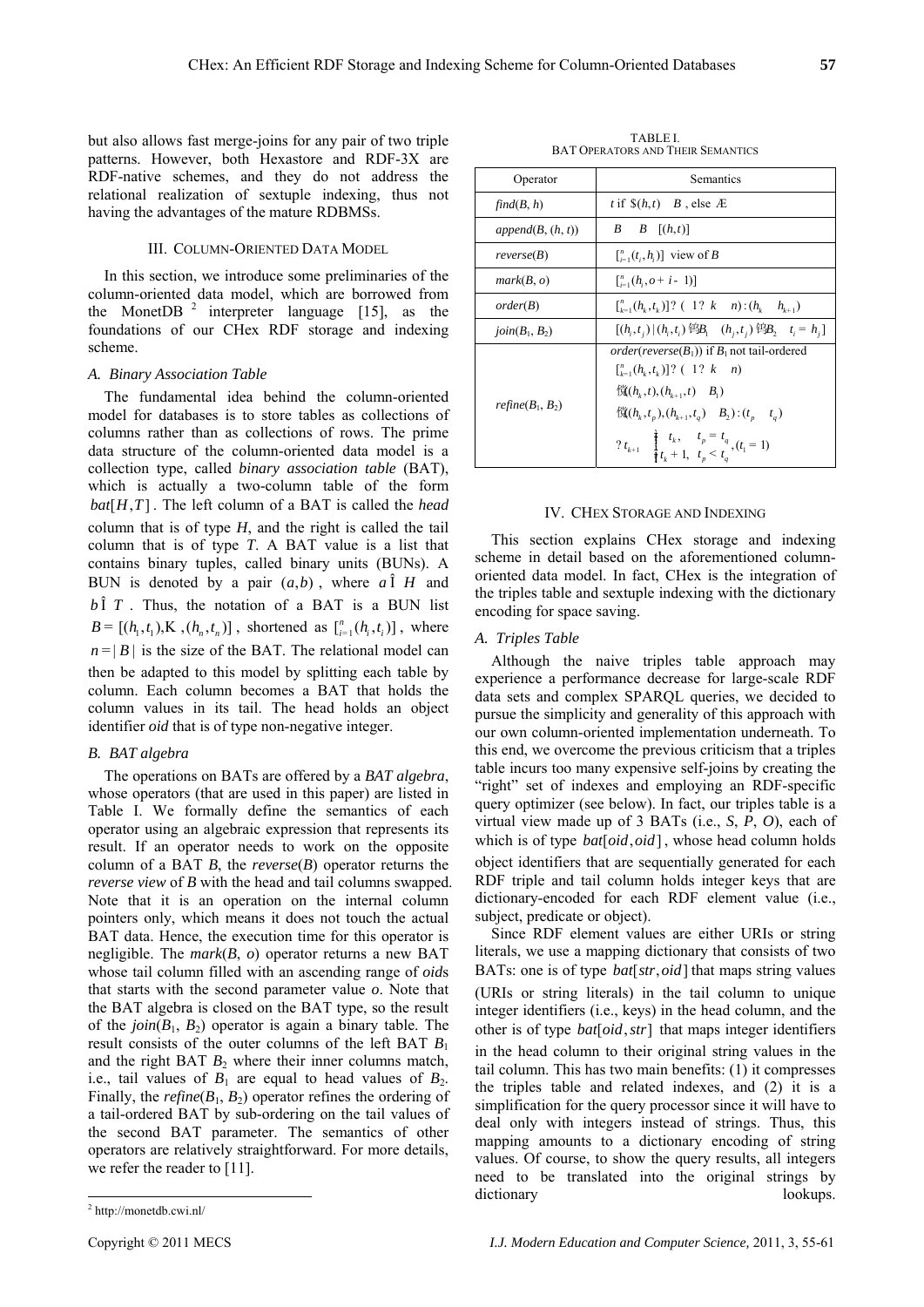**Input**: *D*: an RDF data set. **Output**: *S*, *P*, *O*: BATs of the triples table, *M*: the dictionary BAT. 1: *S*, *P*,  $O = \text{empty } bad[oid,oid]$ ;  $2: M$   $\neg$  empty *bat*[*oid*, *str*];  $3: i = 0$ : 4: **for** each (*s*, *p*, *o*) Î *D* **do** 5:  $k_s$   $\lnot$  *append\_dict*(*M*, *s*); 6: *append*(*S*, (*i*, *ks*)); 7:  $k_p$   $\lnot$  *append\_dict*(*M*, *p*); 8: *append*(*P*, (*i*, *kp*)); 9:  $k_o$   $\lnot$  *append\_dict*(*M*, *o*); 10: *append*(*O*, (*i*, *ko*)); 11:  $i - i + 1$ ; 12: **end for** 13: *order*(*reverse*(*M*)); /\* order dictionary \*/ 14:  $T = mark(M, 0);$ 15: *order*(*T*);  $16: M - \text{reverse}(\text{mark}(\text{reverse}(M), 0));$ 17: /\* convert old keys in *S*, *P*, *O* to new ones \*/  $18: S - 0$  *join*(*S*, *T*); 19: *order*(*reverse*(*S*)); 20:  $P - join(P, T)$ ; 21: *order*(*reverse*(*P*));  $22: O = join(O, T);$ 23: *order*(*reverse*(*O*)); 24: **function** *append\_dict*(*M*, *sv*) 25:  $id \neg find(reverse(M), sv);$ 26: **if** *id*= Æ**then** 27:  $id - |M|$ ; 28: *append*(*M*, (*id*, *sv*)); 29: **end if** 30: **return** *id*; 31: **end function**

Figure 3. Algorithm *chex\_storing*.

Fig. 3 shows the algorithm *chex\_storing* that details the procedure of storing an RDF data set *D* into the triples table and the mapping dictionary. For each triple  $(s, p, o)$ ,  $k_s$ ,  $k_p$  and  $k_q$  are the dictionary-encoded integer keys for *s*, *p* and *o* respectively (line 4-12). If a string is encountered for the first time, the function *append\_dict*(*M*, *sv*) appends the string value *sv* to the dictionary BAT *M* and generates a integer key *id* for it (line 26-29). If the string already exists in the dictionary, the function just returns its corresponding key *id* (line 30). After all triples have been shredded into the BATs *S*, *P* and *O*, we order the dictionary BAT *M* by string values and reassign ascending keys to the ordered strings by the *mark*(*M*, 0) operation (line 14). Then, we replace old keys in the BATs *S*, *P* and *O* with new ones in the dictionary (line 18-23). By doing so, the dictionary can use only one BAT *M* to do both side mappings (from *oid*s to string values and from string values to *oid*s), thus saving the aforementioned *bat* [str, oid] BAT. Finally, we order the three BATs *S*, *P* and *O* by their new keys in the tail

columns. Thus, we obtain the column-oriented triples table with the compact dictionary encoding.

```
Input: S, P, O: BATs of the triples table. 
Output:15 BATs that constitute the 6-way indexes.
 1: PPO, OPO, OOP, POP, SSO, OSO, OOS, SOS, 
    S_{SP}, P_{SP}, P_{PS}, S_{PS} \lnot empty bat[oid, oid];
 2: (P_{PO}, O_{PO}) \neg refine_order(S, P, O);
 3: (O_{OP}, P_{OP}) \lnot refine_order(S, O, P);
 4: (S_{SO}, O_{SO}) \neg refine_order(P, S, O);
 5: (O_{OS}, S_{OS}) – refine_order(P, O, S);
 6: (S_{SP}, P_{SP}) \neg refine_order(O, S, P);
 7: (P_{PS}, S_{PS}) \neg refine_order(O, P, S);
 8: S \neg reverse(mark(reverse(S), 0));
 9: P - \text{reverse}(\text{mark}(\text{reverse}(P), 0));
10: O ¬ reverse(mark(reverse(O), 0)); 
11: function refine_order(B_1, B_2, B_3)
12: T_1 – refine(B_1, B_2);
13: T_2 \lnot refine(T_1, B_3);
14: T_1 \neg mirror(mark(T_2, 0));
15: R_1 - \text{join}(T_1, B_2);
16: R_2 - \text{join}(T_1, B_3);
17: return (R_1, R_2);
18: end function
```
Figure 4. Algorithm *chex\_indexing*.

# *C. Sextuple Indexing*

Inspired by the approach adopted in [11] and [12], we have implemented the sextuple indexing scheme in our column-oriented scenario. Fig. 4 shows the algorithm *chex\_indexing* that builds indexes over all 6 permutations (*SPO*, *SOP*, *PSO*, *POS*, *OSP*, *OPS*) of the 3 columns of the triples table. For any given ordering  $(B_1, B_2, B_3)$  of BATs (*S*, *P*, *O*) produced by Algorithm *chex\_storing*, the function *refine* order $(B_1, B_2, B_3)$  sorts triples by values of  $(B_1, B_2, B_3)$ , and returns these sorted versions of  $B_2$  and  $B_3$ (line 11-18). Note that  $B_1$  is already ordered before calling this function. The first BAT needs to be stored only once for each couple of indexes with the same first BAT. For example, it holds that *S* in *SPO* is the same as *S* in *SOP*. Thus, we generate 15 (instead of 18) BATs that are needed to constitute 6 different indexes (line 1-10).

In addition, we have also implemented an RDFspecific query optimizer that can leverage the sextuple indexing scheme to the largest possible extent. Namely, our optimizer will use the set of 6 indexes to construct execution plans that contain as many linear-time mergejoins as possible.

# V. EVALUATION

We implemented our approach by modifying the opensource column-oriented RDBMS MonetDB version 5.21.0. For comparison purposes, we also implemented the triples table approach with the sextuple indexing scheme using the row-oriented RDBMS PostgreSQL version 8.4.3. According to the published performance figures [12], RDF-3X is widely known as the best stateof-the-art native RDF store. In this section, we compare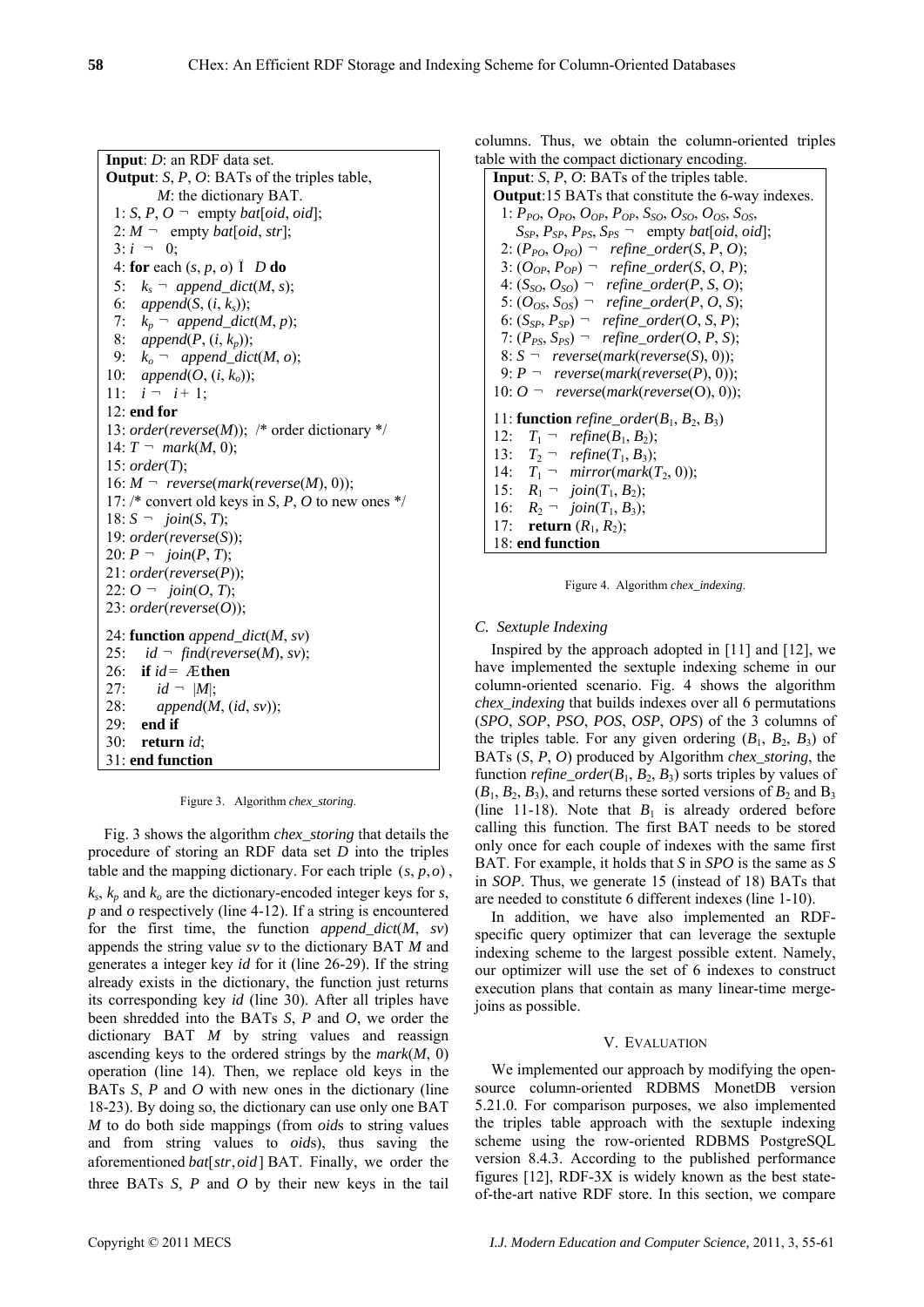the performance of our CHex scheme to both PostgreSQL and RDF-3X. All experiments were conducted on a Dell OptiPlex 360 PC with a 2.93 GHz Intel Core 2 Duo processor, 4 GB of memory, and running a 64-bit Linux 2.6.32 kernel, with 4 GB of swap space on a 7200 RPM disk with 320 GB capacity.

#### *A. Data sets*

We generate 5 synthetic data sets using the LUBM benchmark [14], which complies with a university domain ontology. The characteristics of these data sets are given in Table II. The notation LUBM(*n*) stands for an LUBM data set that contains RDF triples from *n* universities. The largest data set LUBM(100) has over 13 million RDF triples. Note that all these data sets have 18 predicates. Table III lists the load time of each approach. The load time of CHex is comparable to that of RDF-3X, which is an order of magnitude smaller than that of PostgreSQL. The database size of each approach is shown in Table IV. Our CHex approach has a similar size to the orignal raw RDF data presented in N-Triples format, whereas PosgreSQL has the largest size. The size of RDF-3X is smallest mainly due to its compression mechanism tailored for RDF.

## *B. Queries*

We have designed a set of 4 meaningful benchmark queries. These queries cover not only the single triple pattern (Q1) but also 3 RDF join patterns, i.e., the *subject*-*subject* join (Q2), the *subject*-*object* join (Q3) and the *object*-*object* join (Q3, Q4). These join patterns are of interest because they form the basic graph patterns of SPARQL, and are extensively used to compose more complex queries. The selectivities of these queries (Q1 to Q4) are 20.02%, 17.27%, 0.22% and 8.28% respectively. The SPARQL and SQL code of all queries is given in the appendix.

#### *C. Results*

Fig. 5 shows the performance results of our approach, PostgreSQL and RDF-3X. From Fig. 5 (a), we can see that the data set load times of our approach as well as RDF-3X are about one order of magnitude smaller than that of PostgreSQL. As shown in Fig. 5 (b), the database size of our approach is comparable to the size of the raw RDF data in N-Triples format, and RDF-3X requires less disk space because of its dedicated compression mechanism for the native RDF store.

 Fig. 5 (c)-(f) show the execution times of Q1 to Q4 respectively with the data set size increasing. We observe that our approach is much more efficient than the PostgreSQL approach due to our column-oriented triples table and sextuple indexing scheme with the compact dictionary encoding. For Q1 and Q2, our approach even outperforms the row-oriented PostgreSQL approach by about one order of magnitude. For Q3 and Q4, our approach still outperforms PostgreSQL on average by 5.76 and 2.24 times respectively. Moreover, our approach is competitive to RDF-3X that is known to be the best state-of-the-art native RDF store. As a result, our CHex approach not only takes advantages of the columnoriented data model to implement the sextuple indexing, but also avoids the prematurity of native RDF stores.

TABLE II. CHARACTERISTICS OF DATA SETS

| Data sets | #Triples   | #Subjects | #Objects  |
|-----------|------------|-----------|-----------|
| LUBM(20)  | 2,782,126  | 437,556   | 327,102   |
| LUBM(40)  | 5,495,742  | 864,223   | 644,016   |
| LUBM(60)  | 8,287,974  | 1,302,465 | 970,222   |
| LUBM(80)  | 11,108,166 | 1,744,927 | 1,299,760 |
| LUBM(100) | 13,879,970 | 2,179,767 | 1,623,319 |

TABLE III. LOAD TIME OF EACH APPROACH

|                   | Time (sec)          |                     |                     |                     |                      |
|-------------------|---------------------|---------------------|---------------------|---------------------|----------------------|
| Approach          | <b>LUBM</b><br>(20) | <b>LUBM</b><br>(40) | <b>LUBM</b><br>(60) | <b>LUBM</b><br>(80) | <b>LUBM</b><br>(100) |
| <b>CHex</b>       | 28.28               | 63.4                | 108.54              | 148.32              | 275.9                |
| $RDF-3X$          | 39.46               | 84.93               | 127.84              | 181.54              | 231.08               |
| PostgreSQL 650.82 |                     | 1272.64             | 1939.7              | 2644.05             | 3458.8               |

TABLE IV. DATABASE SIZE OF EACH APPROACH

|                 | Size (GB)           |                     |                     |                     |                      |
|-----------------|---------------------|---------------------|---------------------|---------------------|----------------------|
| Approach        | <b>LUBM</b><br>(20) | <b>LUBM</b><br>(40) | <b>LUBM</b><br>(60) | <b>LUBM</b><br>(80) | <b>LUBM</b><br>(100) |
| N-Triples       | 0.46                | 0.91                | 1.4                 | 1.9                 | 2.3                  |
| <b>CHex</b>     | 0.43                | 0.85                | 1.4                 | 2                   | 2.4                  |
| $RDF-3X$        | 0.13                | 0.26                | 0.4                 | 0.53                | 0.67                 |
| PostgreSQL 0.73 |                     | 1.5                 | 2.2                 | 2.9                 | 3.6                  |

#### VI. CONCLUSION

In this paper, we have proposed the CHex RDF storage and indexing scheme that applies sextuple indexing techniques to the RDF triples table using a columnoriented relational database system. CHex makes full use of the triple nature of RDF to build indexes over all 6 permutations of the 3 columns of the triples table. We also devise a compact dictionary encoding for the triples table to save storage space effectively. Our CHex indexing scheme not only provides efficient single triple pattern lookups, but also allows fast merge-joins for any pair of two triple patterns. We have carried out extensive experiments using the LUBM benchmark to evaluate the performance of our approach. The experimental results have shown that our CHex approach, with satisfactory load time and database size, outperforms the row-oriented PostgreSQL approach by upto an order of magnitude, and is competitive to RDF-3X that is widely known as the best state-of-the-art native RDF store.

In the future, we intend to examine more RDF-specific query processing and optimization techniques based on our CHex scheme. In particular, we plan to investigate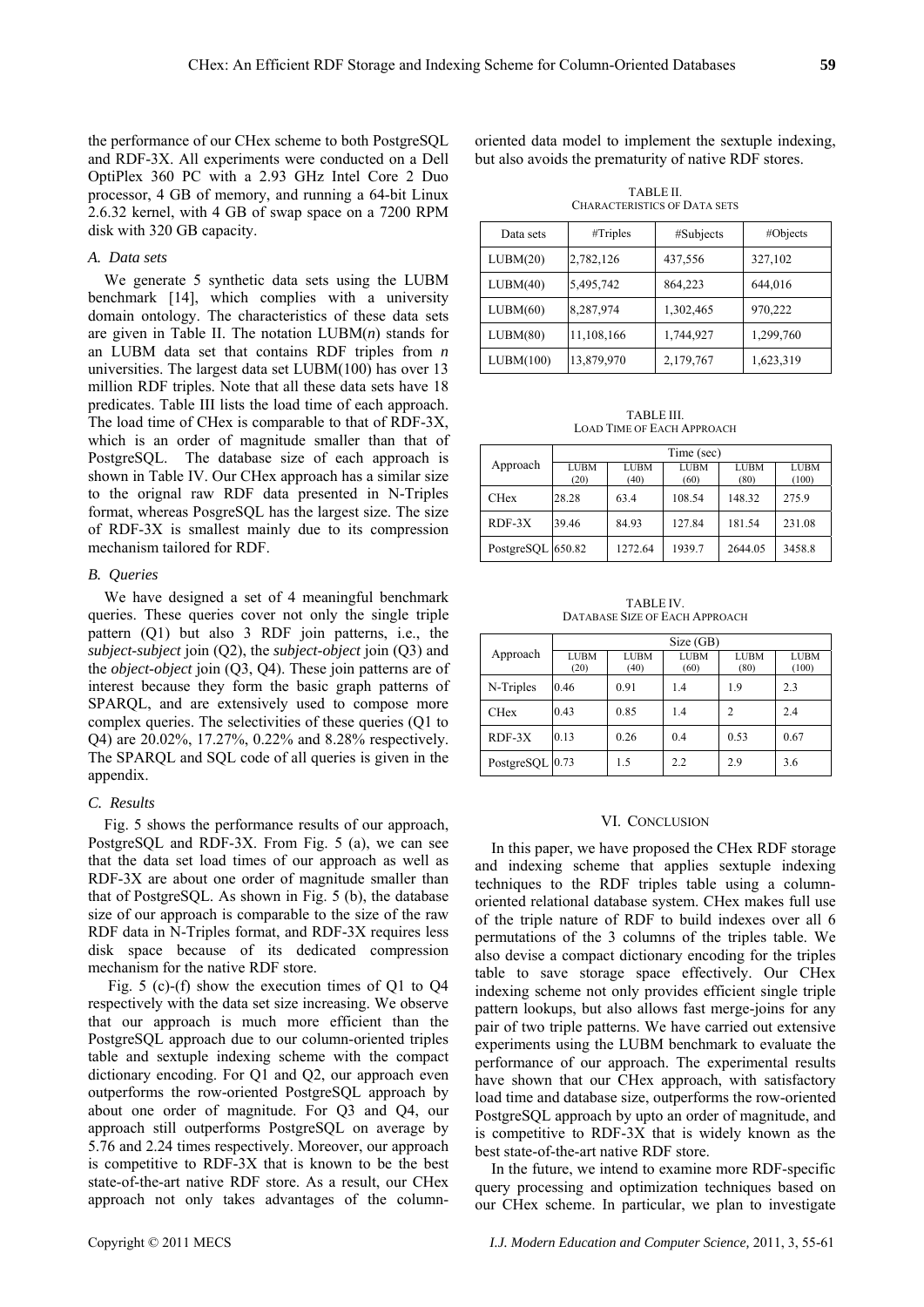

# how to design and implement the efficient execution of the property path patterns that are proposed by the latest

APPENDIX A

SPARQL Queries

PREFIX rdf: <http://www.w3.org/1999/02/22-rdf-syntax-ns#> PREFIX ub:<http://www.lehigh.edu/~zhp2/2004/0401/ univ-bench.owl#>

Q1:

SELECT ?X WHERE  $\{$  ?X rdf:type ?Y . }

#### $Q2$ :

SELECT ?X ?Y

WHERE  $\{$  ?X rdf:type ub:UndergraduateStudent. ?X ub:takesCourse ?Y . }

#### $O3:$

SELECT DISTINCT ?A WHERE  $\{$  ?X ub:publicationAuthor ?Y . ?Y ub:memberOf ?Z . ?A ub:subOrganizationOf ?Z. }

#### $O<sup>4</sup>$

SELECT DISTINCT ?X WHERE  $\{\leq$ FullProfessor0> ?P0 ?O. ?X ?P1 ?O . FILTER  $(?X != \leq$ FullProfessor0>) }

## SOL Queries

# Q1:

SELECT<sub>as</sub> FROM triples AS a WHERE  $a.p = \langle rdf : type \rangle$ 

 $Q2$ : SELECT a.s, b.o FROM triples AS a, triples AS b WHERE  $a.p = \langle rdf:type \rangle$ AND  $a.o = \leq ub$ : UndergraduateStudent> AND  $a.s = b.s$  AND  $b.p = \leq ub$ : takes Course>

 $O3:$ 

SELECT DISTINCT d.s FROM triples AS a, triples AS b, triples AS c, triples AS d WHERE  $a.p =$ <ub:publicationAuthor> AND  $a.o = b.s$ AND  $b.p = \text{<}ub\text{:}memberOf\text{:} AND b.o = c.s$ AND  $d.p = \text{Sub.subOrganizationOf} > \text{AND } d.o = c.s$ 

# Q4:

SELECT b.s FROM triples AS a, triples AS b WHERE a.s = <FullProfessor0> AND  $a.o = b.o$ AND  $b.s \leq \text{FullProfessor}$ 

# ACKNOWLEDGMENT

The authors wish to thank Lefteris Sidirourgos for his help in our email discussions on RDF data management in MonetDB. This work was supported by the National Science Foundation of China under grant number 61070202 and Seed Foundation of Tianjin University under grant number 60302010.

#### **REFERENCES**

- [1] F. Manola, E. Miller, and B. McBride, "RDF primer," *W3C Recommendation*, 10 February 2004.
- [2] G. Klyne, J. J. Carroll, and B. McBride. "Resource description framework (RDF): concepts and abstract syntax," *W3C Recommendation*, 10 February 2004.
- [3] P. Hayes and B. McBride. "RDF semantics," *W3C Recommendation*, 10 February 2004.

SPARQL 1.1 working draft [6].